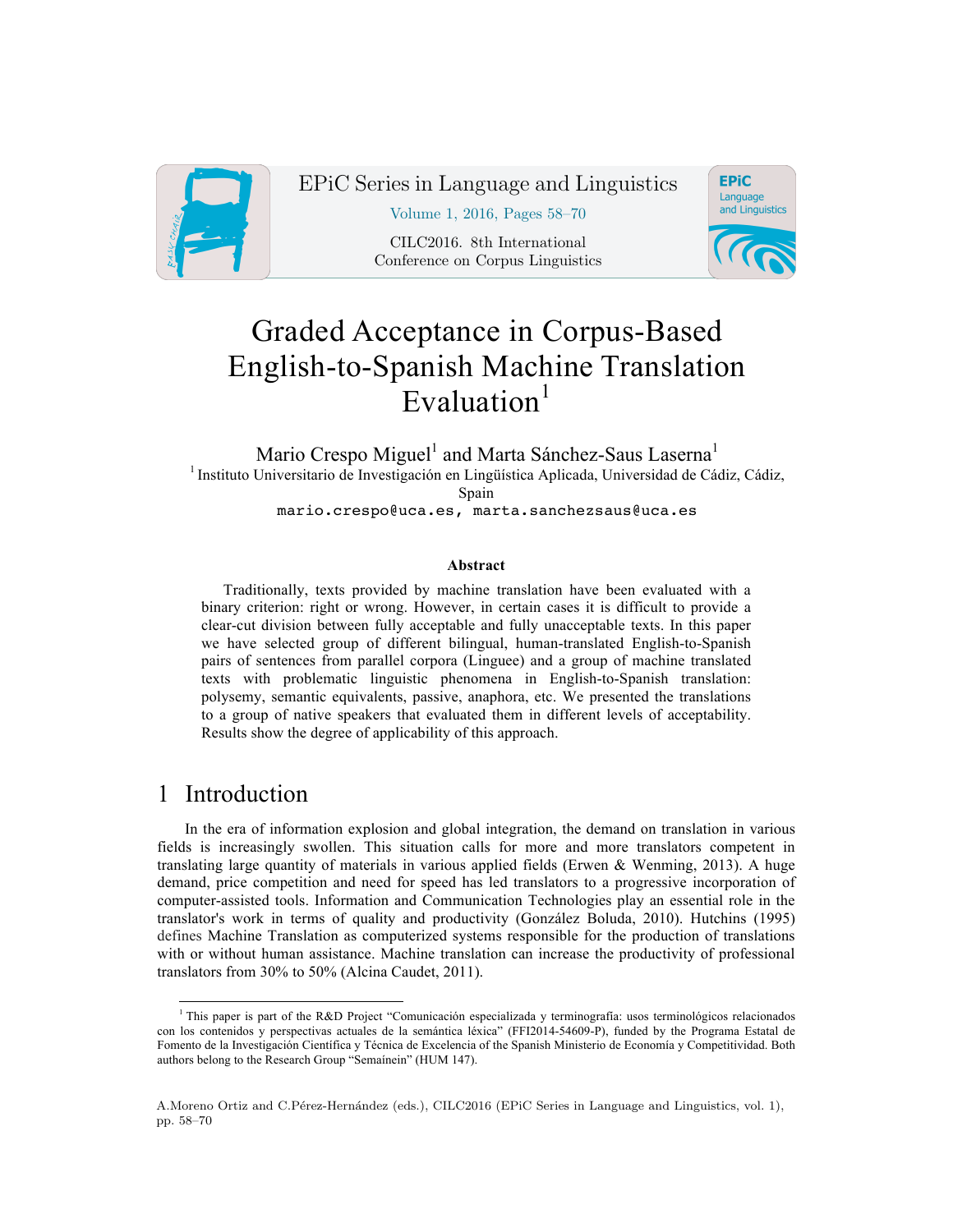We can describe, among the most important factors to obtain a high quality machine translation, the degree of text specialization (Gutiérrez & Figueroa, 2011), the text type, the lexical density, the cultural distance, the purpose, oral or written form and degree of standardization, normalization and linguistic resources for a language (Abaitua, 2002).

Given the increasing presence of machine translation systems, different works have evaluated the performance of several freely available on-line machine translation systems into Spanish (Aiken, Vanjani, & Wong, 2009) (González Boluda, 2010), (Arenas, 2010), (Domínguez, Laurenti, & Céliz, 2013). Acceptability judgments by native speakers are generally accepted as the main type of evidence in linguistic theory. As pointed by (Schütze, 1996), this is due to a set of factors:

- Acceptability judgments allow us to examine sentences that rarely occur in spontaneous speech or corpora.
- Judgments constitute a way of obtaining negative evidence, which is rare in normal language use.
- In observing naturally occurring speech data, it is difficult to distinguish errors (slips of the tongue, unfinished utterances, etc.) from grammatical production.
- The use of acceptability judgments allows us to minimize the influence of communicative and representational functions of language. Judgment data allow us to study the structural properties of language in isolation.

These judgments about acceptability are traditionally based on a binary criterion in Linguistics, that is, acceptable and unacceptable, in order to judge the grammaticality of the different sentences. However, this constitutes an idealization since data show that the limits between acceptability and unacceptability are not clear, and different grades of acceptability can be established. Manning (2002) considers that in Linguistics such a grammatical binary criterion has been maintained by appealing to an idealized speaker/ hearer, but there is a fuzzy edge in the grammar, determined by many conflicting constraints and issues of conventionality vs. human creativity. This work presents an experimental approach to machine translation evaluation by considering different grades of acceptability. There is an absence of systematic empirical studies about the gradience-based translation evaluation.

## 2 Machine Translation

As pointed out by Kit & Wong (2008), the novelty of online Machine Translation (MT) services may give the impression that MT is something quite new. However, first attempts to MT started during the fifties. From the beginning of Machine Translations, approaches can be categorized into 3 main groups (Kliffer, 2008): direct (specific language-pairs, with term-by-term equivalence lists), transfer (specific language-pairs, with discrete structural and semantic analyses of source and target Ls) and interlingua (a single "universal" intermediate representation, independent of both source and target).

The first online free translation on the Internet appeared in 1997 by Babel Fish using Systran technology (Aiken, Vanjani, & Wong, 2009). In 2007 Google Translate online translator appeared, relying more on the statistical approach and the comparison of matching probabilities, than on the rule-based approach. Ever since, it has been included in almost every evaluation study.

This paper focuses on the analysis of acceptability judgments from the translations provided by two on-line translation engines: Google Translate and Systran. Google Translate is a free translation service that provides instant translations to more than 100 different languages (Google Translate, 2016). The approach to Machine Translation is statistical (González Boluda, 2010) (Arenas, 2010), so it provides translation after analysing the most likely equivalent texts from a huge amount of corpora (Seljan, Brkić, & Kucis, 2011).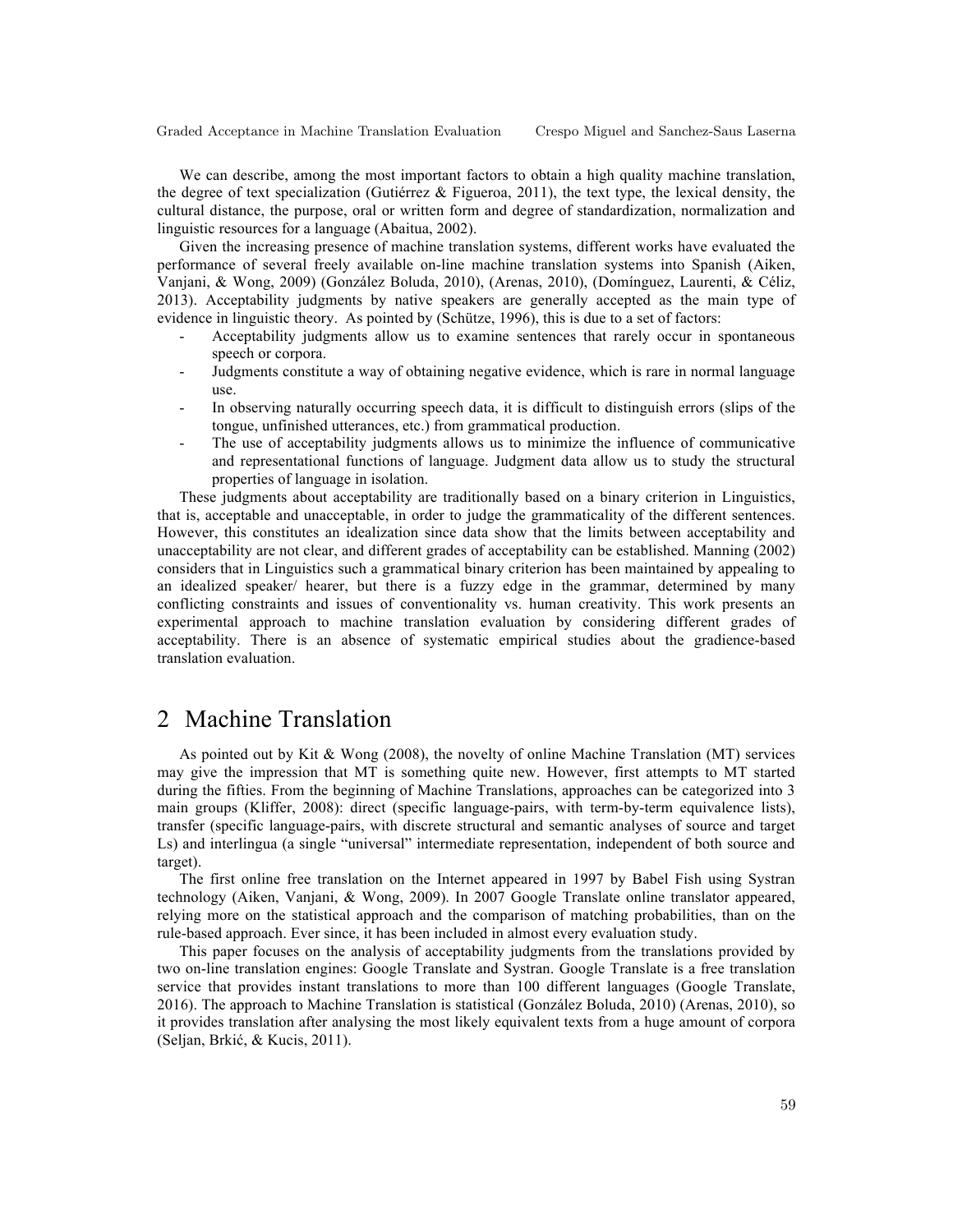Systran is a traditional program in the field of machine translation with forty years of history, and it has made remarkable efforts in research for constant updating. It was founded by Dr. Peter Toma in 1968 and has worked for many years for the United States of America Department of Defense and for the European Commission. The system in the market right now is based on hybrid technology, which combines rule-based and statistical translation (Costa-Jussà & Fonollosa, 2015). Today it is one of the most widely used systems, but often the clients are not aware of that. This system is integrated in applications such as text translators in Mac OS X operating system, the Yahoo! and Yahoo! Babel Fish online translators, and was also used by the Google search engine until 2007 (Arenas, 2010).

# 3 Experimentation Methodology

#### 3.1 Corpus Preparation

Firstly, we focused on sentences traditionally known to cause problems to native Spanish speakers. These phenomena are reviewed by García, Meilán, & Martínez (2005), Gómez Manzano *et al*. (2005), and Gómez Torrego (2011). Among them we particularly concentrated on the use of gender, plural, verbal tenses, passive sentences, impersonal expressions, polysemy, use of clitics and anaphora, subordinate clauses and verbal subcategorization.

Once a list of frequent misuses phenomena was created for Spanish, we collected a small corpus of different bilingual, human-translated English-to-Spanish pairs of sentences from the online parallel corpora Linguee<sup>2</sup>. This tool is an aided-translation tool to search billions of bilingual, translated sentence pairs, which come from the World Wide Web, mainly from professionally translated websites of companies, organizations, universities or EU documents and patent specifications. Therefore, it is not a translation machine; it is a parallel corpus of human-translated texts.

An expert-based selection of English sentences was carried out by checking if their Spanish counterpart translation could pose difficulties to native speakers and, in addition, to Machine Translation engines. A final set of 20 different English sentences was taken from the online parallel corpus provided by Linguee. The correct Spanish equivalent was also collected. We wanted to evaluate how a translation engine behaves for such translations and how far it is from the correct human translation.

The set of English sentences selected was taken to the online automatic machine translation engines above referred. Once translated into Spanish, original human translated sentences and those provided by the machine translation were presented to a group of native speakers that evaluated them according to a 0-10 likert scale degree of acceptability.

#### 3.2 On-line Questionnaires

We created 3 separated questionnaires, with 10 questions each. The questions were presented as Figure 1 shows: we provided the original English sentence followed by a Spanish translation. Each questionnaire only contained a translation pair, either the one from a human translator, or the translation coming from engine 1 or the translation from engine 2, but never two or more translations of the same sentence in the same questionnaire. Therefore, informants could never compare different translations of the same expression; they only had access to one translation.

The survey was designed as a Google Drive form, so the questionnaires were online accessible (both PC and mobile). Each sentence was evaluated according to a 0-10 likert scale, 0 representing a completely unacceptable translation and 10 a perfect translation one. There was no specific time to complete the survey.

 <sup>2</sup> http://www.linguee.es/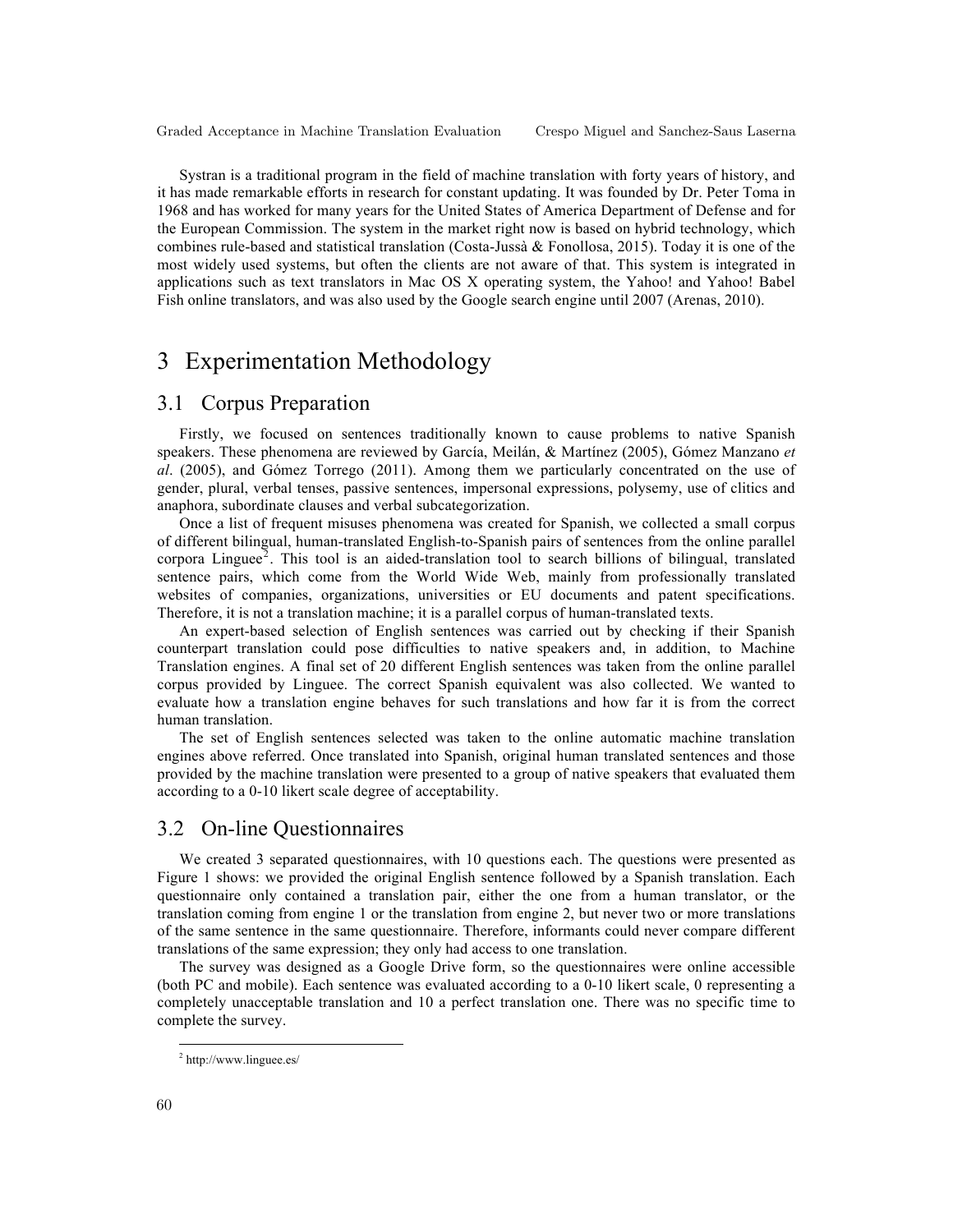|         |          |       |            |        |               |        |   |           |              | Sakina Ali, una física de Yemen, espera usar el dinero del premio TWOWS para comprar equipos de laboratorio.                                                                                                                                                                |    |
|---------|----------|-------|------------|--------|---------------|--------|---|-----------|--------------|-----------------------------------------------------------------------------------------------------------------------------------------------------------------------------------------------------------------------------------------------------------------------------|----|
|         | $\Omega$ | $1 -$ |            |        | 2 3 4 5 6 7   |        |   |           | $\mathbf{R}$ | q                                                                                                                                                                                                                                                                           | 10 |
|         |          |       | $\bigcirc$ | $\cap$ | ∩             | $\cap$ | ∩ | $\bigcap$ |              |                                                                                                                                                                                                                                                                             |    |
|         |          |       |            |        |               |        |   |           |              |                                                                                                                                                                                                                                                                             |    |
|         |          |       |            |        |               |        |   |           |              | I love you, and I missed you very much," said a crying soldier Michelle<br>Rodriguez to her son Christan de Jesus, whom she took in her arms.<br>Te amo, y le falté mucho," dijo a un soldado gritador Michelle Rodriguez a su hijo Christan de Jesús, que ella admitió sus |    |
| brazos. | n        | $1 -$ |            |        | 2 3 4 5 6 7 8 |        |   |           |              | q                                                                                                                                                                                                                                                                           | 10 |

Figure 1. Example of questions in the survey

Informants evaluated sentences following a random order at a time. Previously they were required to provide information about their gender, highest level of education completed and whether they are professionally related to Translation, Linguistics or Philology or not.

| Indique su formación: *                                                                         |
|-------------------------------------------------------------------------------------------------|
| <b>ESO</b><br>◯                                                                                 |
| <b>BACHILLER</b>                                                                                |
| <b>GRADO MEDIO O SUPERIOR DE FP</b>                                                             |
| LICENCIADO O GRADUADO                                                                           |
| <b>MÁSTER</b><br>⊖                                                                              |
| <b>DOCTORADO</b>                                                                                |
| Trabaja usted en algún campo relacionado con la Lingüística, la<br>Filología o la Traducción: * |
| D sí                                                                                            |
| No                                                                                              |
|                                                                                                 |

**Figure 2.** Demographic survey excerpt

#### 3.3 Informants

Any possible subject was allowed to complete the evaluation questionnaire, but it was previously informed that subjects at a B2 English Level according to CEFR (Common European Framework of Reference for Languages) or higher were preferred. 83 informants answered the questionnaire during January and February 2016. 9 of them were ruled out because they were under B2 English level. In the final sample selection, 47.3% were over a B2 English level.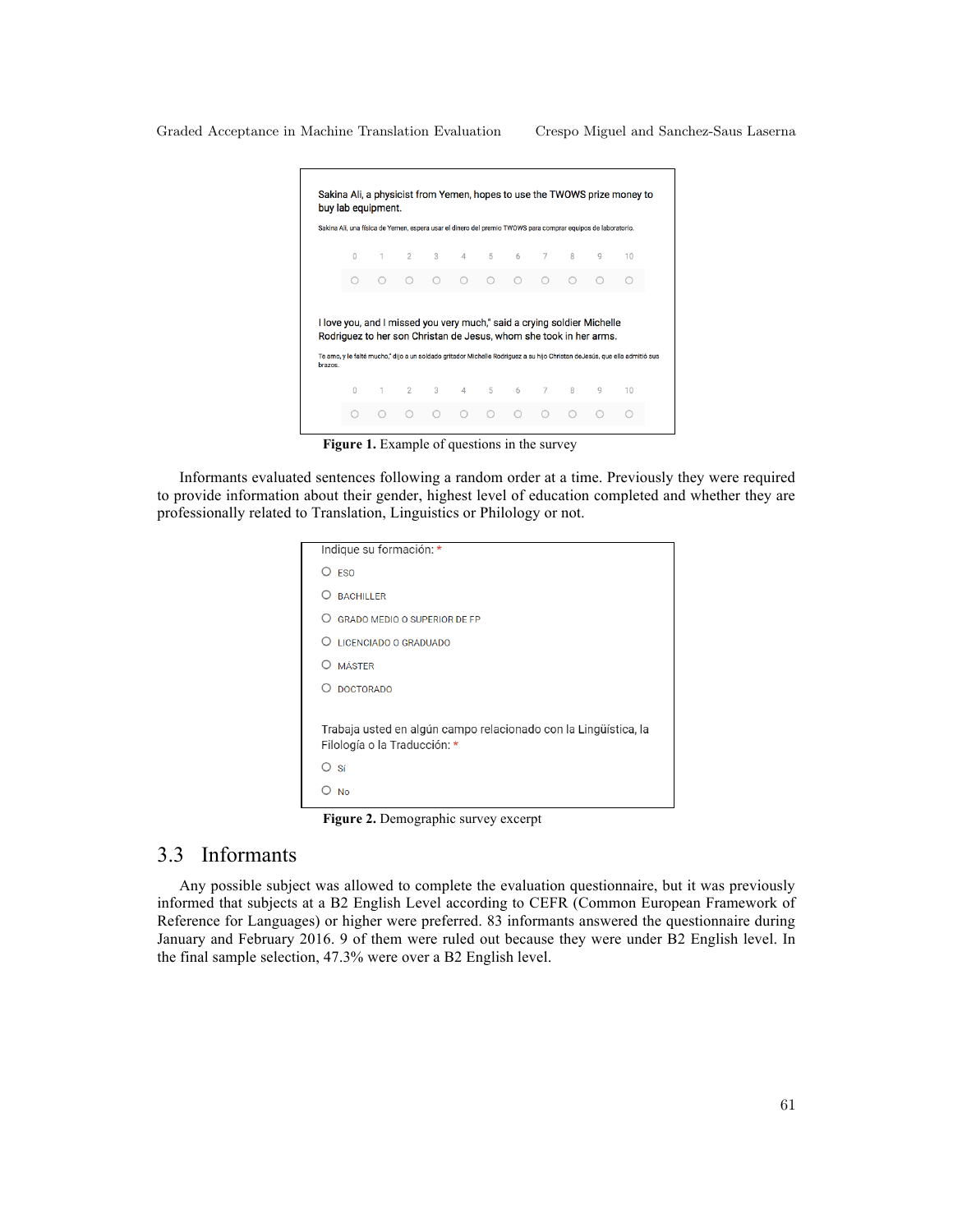

**Figure 3.** Informants: English level

80% of our informants had university studies. No secondary school student joined the questionnaire, so all the participants were over 16 years old. From the point of view of level of studies, more than half were master or PhD students.



**Figure 4.** Informants: highest level of studies

The sample was divided into two groups: professionally related to Translation, Linguistics or Philology (45%) and not related (55%). This allows us to observe if there are significant differences between these two groups of informants.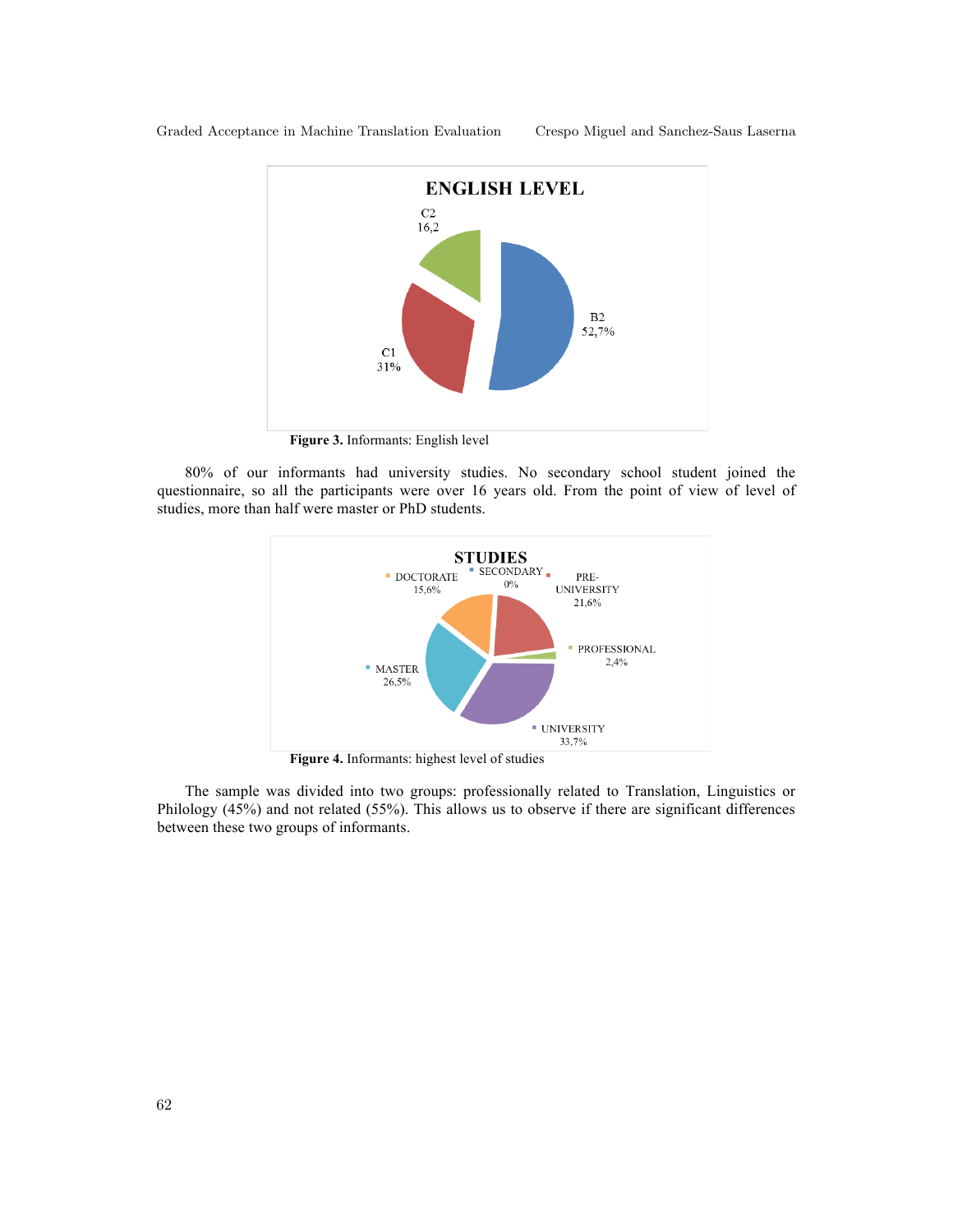

**Figure 5.** Informants professionally related to Translation, Linguistics or Philology

## 4 Results

The analysis of the evaluations provided by informants has given the following results: 81.3% of human translations are evaluated over 5, that is, they lay in the favourable half of the Likert scale. From them, 50% is between 9 and 10, the best of them. Favourable proportion is 63.22% for Google and 25.90% for Systran. Just 13.62% of human translations scored under 5; 28.63% scored under 5 for Google. More than a half (66.61%) of Systran translations are considered negatively and 16,99% has been considered totally unacceptable. A standard deviation computed from proportions states how human translations are focused on the highest values, whereas Google and Systran spread out among the range of values more proportionally. This also can be observed in **Error! Reference source not**  found.. This plot shows how scores distribute and it can be compared to the rest of translators.

Figures 7 and 8 compare score amounts among the three translators. Human translation proportion decreases as a lower score is obtained. So is it for Google, whose values are more stable over the range of the likert scale. Inversely, Systran increases with the lowest values.

|                    | <b>HUMAN</b> |            |         | <b>GOOGLE</b> |            |         | <b>SYSTRAN</b> |            |         |
|--------------------|--------------|------------|---------|---------------|------------|---------|----------------|------------|---------|
|                    | Porcentage   | Cumulative | Inverse | Porcentage    | Cumulative | Inverse | Porcentage     | Cumulative | Inverse |
| 10                 | 27,64%       | 27.64%     | 100,00% | 14.51%        | 14.51%     | 100,00% | 3.61%          | 3.61%      | 100.00% |
| 9                  | 21,75%       | 49,39%     | 72.36%  | 13,32%        | 27.83%     | 85.49%  | 4.03%          | 7.64%      | 96,39%  |
|                    | 14,23%       | 63,62%     | 50.61%  | 12,92%        | 40.76%     | 72,17%  | 6.16%          | 13,80%     | 92,36%  |
|                    | 10.37%       | 73.98%     | 36.38%  | 11,33%        | 52.09%     | 59,24%  | 4.46%          | 18.26%     | 86,20%  |
|                    | 7,32%        | 81.30%     | 26.02%  | 11,13%        | 63,22%     | 47,91%  | 7.64%          | 25,90%     | 81,74%  |
|                    | 5.08%        | 86,38%     | 18.70%  | 8,15%         | 71.37%     | 36,78%  | 8.49%          | 34.39%     | 74,10%  |
|                    | 5,49%        | 91,87%     | 13.62%  | 9,34%         | 80,72%     | 28,63%  | 12,10%         | 46,50%     | 65,61%  |
|                    | 4,27%        | 96,14%     | 8,13%   | 6,56%         | 87,28%     | 19,28%  | 12.74%         | 59.24%     | 53,50%  |
|                    | 2,85%        | 98.98%     | 3,86%   | 5,37%         | 92,64%     | 12,72%  | 12.95%         | 72,19%     | 40,76%  |
|                    | 0.61%        | 99,59%     | 1.02%   | 4.17%         | 96.82%     | 7.36%   | 10.83%         | 83,01%     | 27,81%  |
|                    | 0,41%        | 100,00%    | 0.41%   | 3,18%         | 100,00%    | 3,18%   | 16.99%         | 100,00%    | 16,99%  |
|                    |              |            |         |               |            |         |                |            |         |
| <b>S DEVIATION</b> | 8.80%        |            |         | 3.89%         |            |         | 4.37%          |            |         |

**Table 1.** Score percentage according to score for each type of translator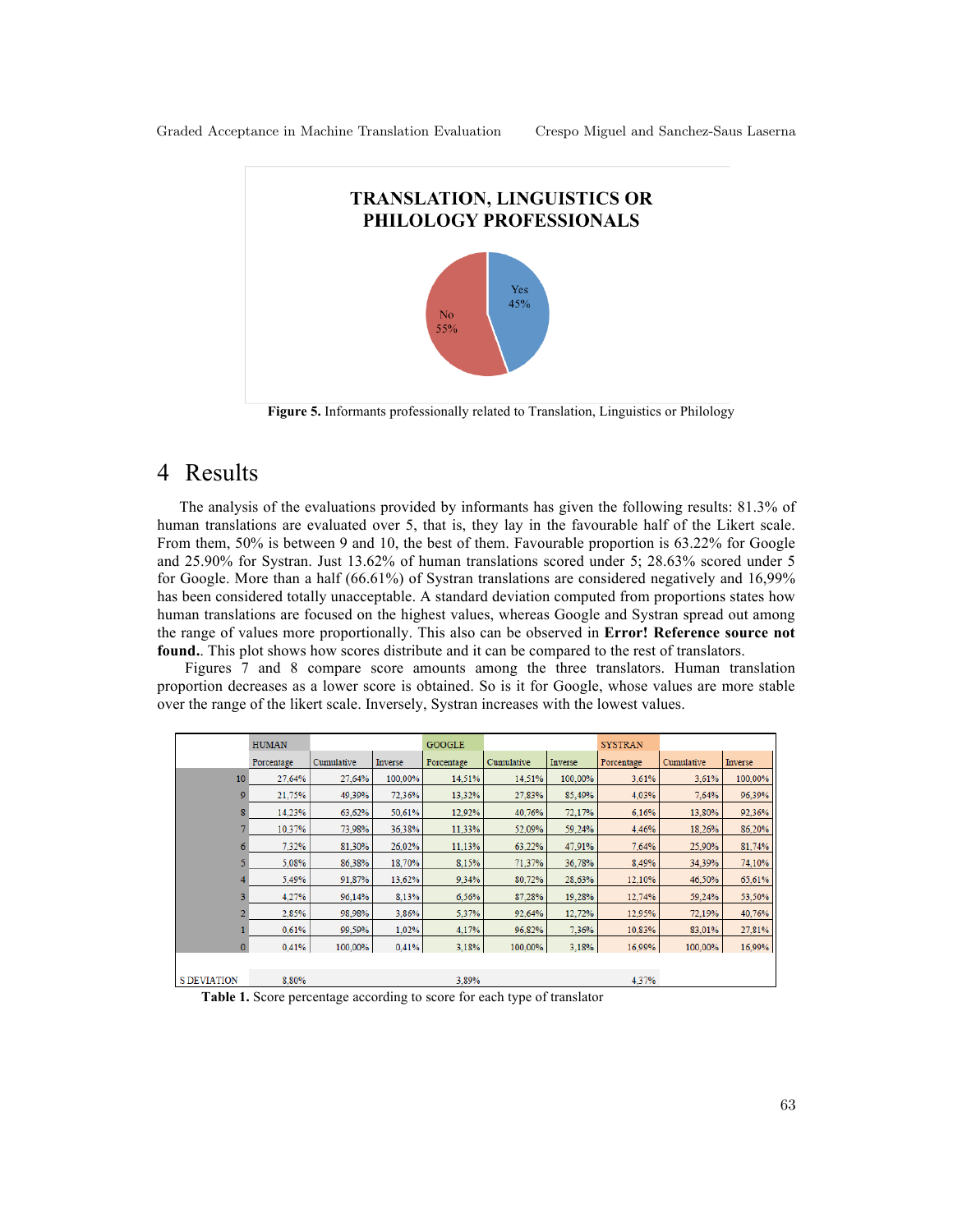

**Figure 6.** Area chart showing total scores according to translator

**Error! Reference source not found.** and **Error! Reference source not found.** compare score amounts among the three translators. Human translation proportion decreases as a lower score is obtained. So is it for Google, whose values are more stable over the range of the likert scale. Inversely, Systran increases with the lowest values.



**Figure 7.** Area chart showing percentage of scores according to translator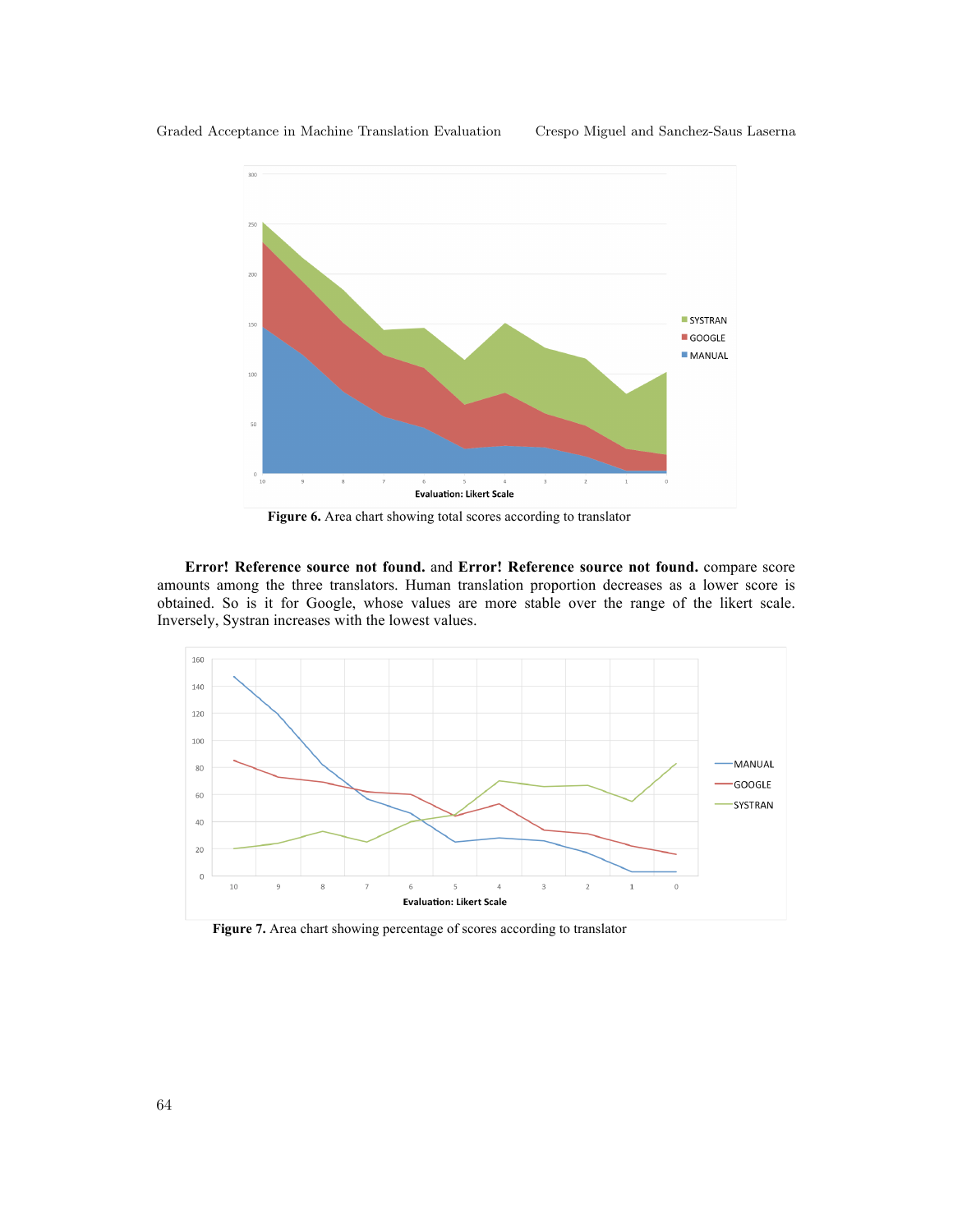

Figure 8. Bar plot showing percentage of scores according to translator

Table 2 shows the descriptive statistics for the three translators. Human translations are those with the highest mean and less standard deviation. This means that informants tend to agree on scores. Confidence interval for the mean at 95% shows that general perception for human translations are over 7. Google translation also performed over 5 and confidence interval for the mean at 95% confirms results. Systran mean is under 5 and confidence interval confirms this perception. Figure 9 compares means among three translators.

| <b>HUMAN</b>                  | <b>GOOGLE</b>            | <b>SYSTRAN</b>                |  |  |
|-------------------------------|--------------------------|-------------------------------|--|--|
| 7.690883<br>Mean:             | 6.251543<br>Mean:        | 3.656118<br>Mean:             |  |  |
| Median:<br>7.684211           | 6.392857<br>Median:      | Median:<br>3.842105           |  |  |
| St. Dev., s: 0.9101108        | St. Dev. s.<br>1.630817  | 1.388645<br>St. Dev. s.       |  |  |
| 95% CI for the Mean:          | 95% CI for the Mean:     | 95% CI for the Mean:          |  |  |
| $7,2522 <$ mean $\leq 8,1295$ | $5,4655$ < mean < 7,0376 | $2,9868 <$ mean $\leq 4,3254$ |  |  |

**Table 2.** Descriptive statistics



**Figure 9.** Boxplot of 95% confidence interval for the Mean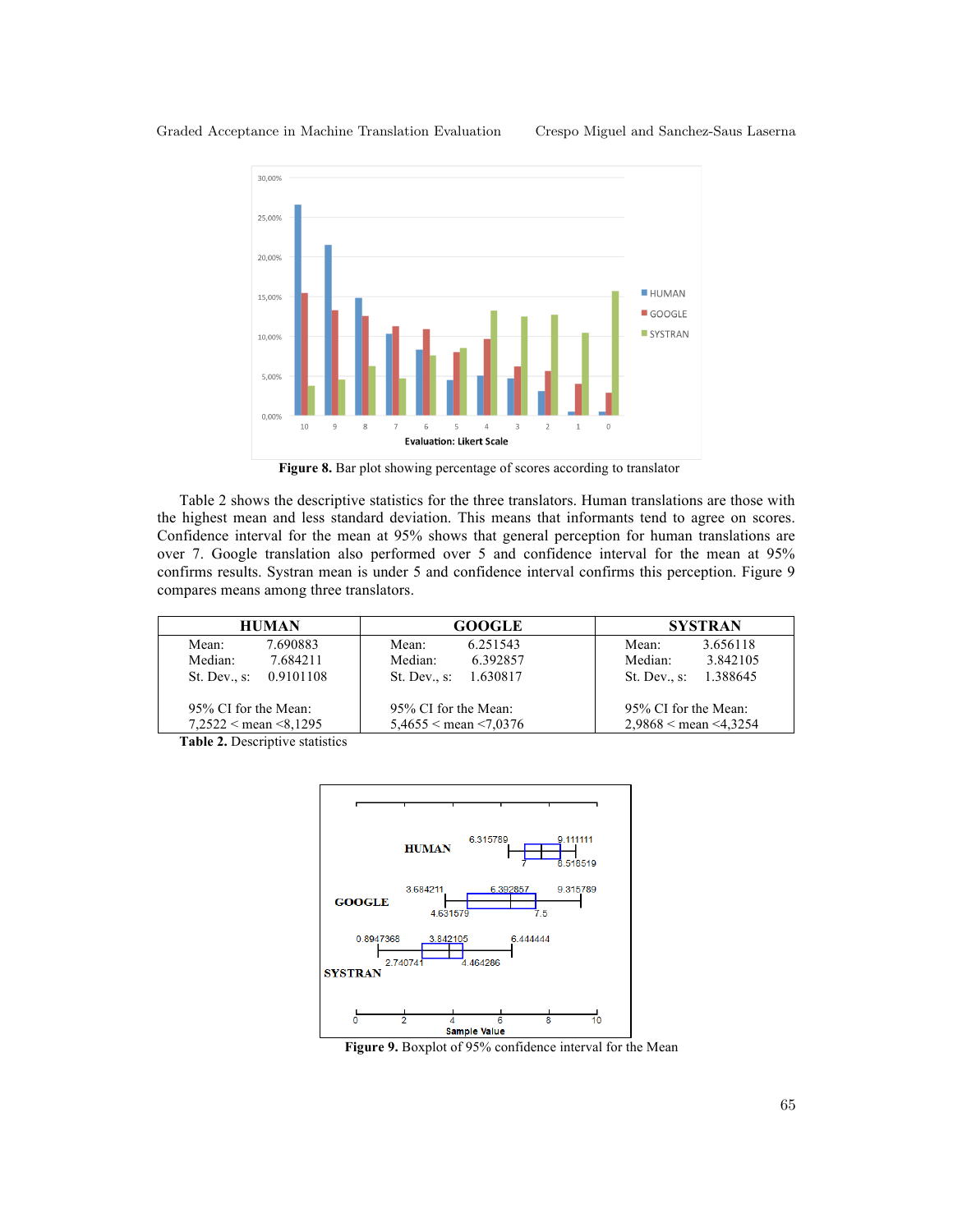An ANOVA revealed a significant main effect of degree of acceptance among the human, Google and Systran translations (F-value  $(3,1)$ = 41,4 and p-value = 0,000). Bomferroni test also shows that all means are different from each other. This means that general performance of the three translators shows different grades of acceptability according to data provided by informants. So, according to this work, the evaluation that informants have made on the translations provided by human translators, Google and Systran are significantly different.



**Figure 10.** Plot for ANOVA results

#### 5 Discussion

**Error! Reference source not found.** shows general results achieved by the three translators. As we referred above, general approaches to machine translation quality assessment are based on a binary criterion, that is, grammatical and ungrammatical, in order to judge the quality of the different translated sentences. This is an idealization and it does not show how much human and machine translation engines differ from each other. The assessment methodology proposed in this work assumes that human translations might not be considered as perfect (it achieves 7.690883 mean) and it can be compared to other results. From this perspective, Google is much closer than Systran to human realizations.

Regarding the results, it can be seen that the standard deviation coming from machine translation is higher than that from human translation. It indicates that there is much variability in the automatic translation. We assume that there are phenomena that the engine will work best with and some other with a poor translation in Machine Translation.

We allowed to complete online questionnaire to any subject, however, finally we decided to exclude those informants who were under B2 in English proficiency from general results. **Error! Reference source not found.** shows mean and standard deviation provided by these informants with a lower English level:

| <b>HUMAN</b> | GOOGLE           | <b>SYSTRAN</b> |
|--------------|------------------|----------------|
| '.43<br>Mean | 7 32<br>Mean<br> | Mean $4.98$    |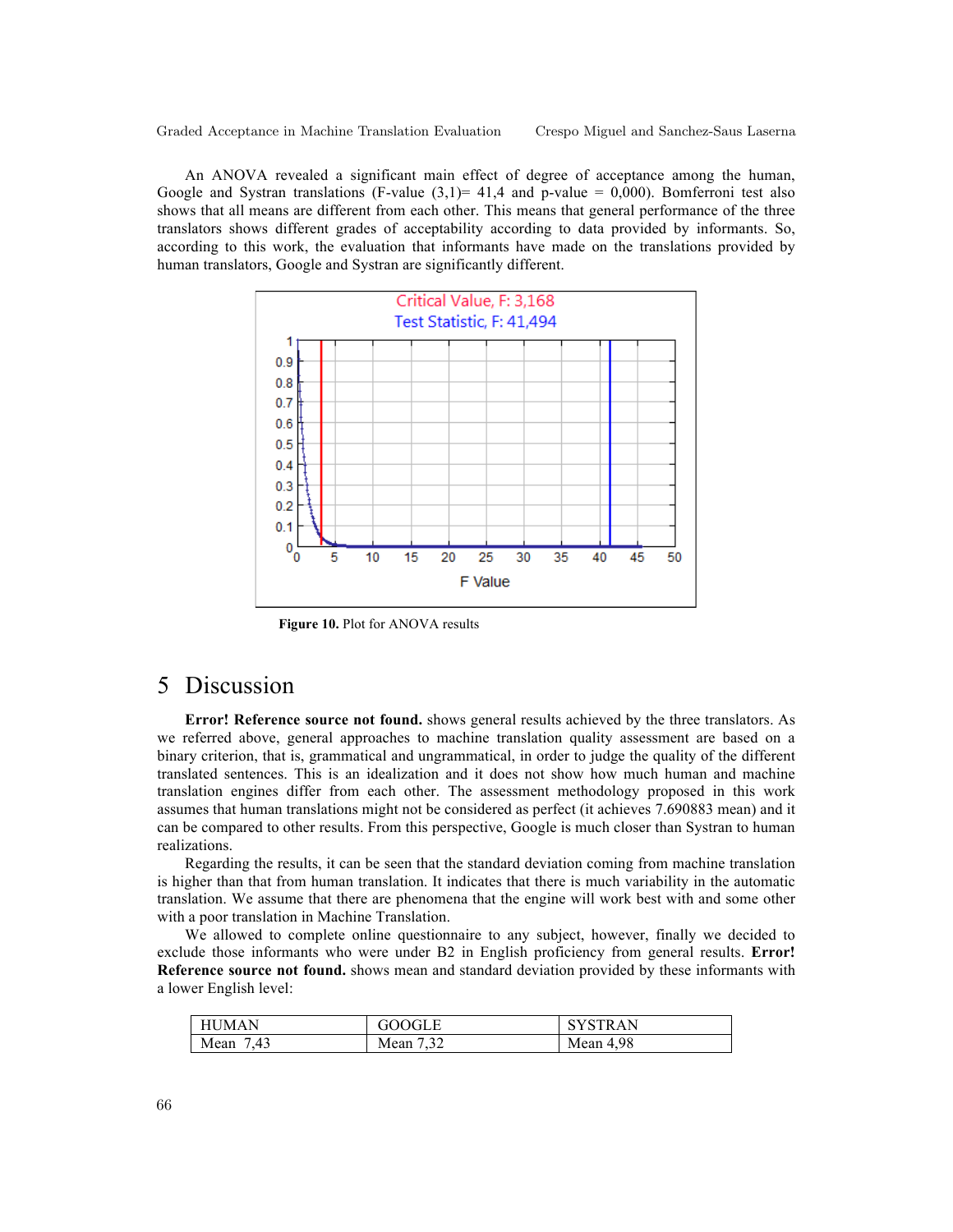| Standard deviation 1,43                                                          | Standard deviation 1,86 | Standard deviation 1,82 |  |  |
|----------------------------------------------------------------------------------|-------------------------|-------------------------|--|--|
| <b>Table 3.</b> Descriptive statistics of scores provided by under-B2 informants |                         |                         |  |  |

As it can be observed, scores provided for human and Google translations look similar. The mean for Systran is 5 for this group of informants, much better than results for those subjects from B2 and higher. A T-test did not reveal a significant main effect of degree of acceptance among the human and Google (F-value  $(1.9) = 1.1$  and p-value = 0.2345), so there is no statistical difference between them. **Error! Reference source not found.** shows results of t-test. This is explained by the fact that informants under B2 do not have a good level of proficiency to perceive adequately style and grammatical differences in sentences in English.



**Figure 11.** Plot for T-test results: evaluation of Google and Systran translations by under-B2 informants

We also compare general results obtained between expert and non-expert informants.

| Expert                                                                              | Non-expert                                                       |
|-------------------------------------------------------------------------------------|------------------------------------------------------------------|
| 6.007264<br>Mean:<br>6.357143<br>Median <sup>-</sup><br>2.167579<br>St. Dev., $s$ : | 5.756963<br>Mean:<br>Median:<br>6 1 2 5<br>St. Dev., s: 2.197708 |
| 95% CI for the Mean:<br>$5,4424 <$ mean $\leq 6,5721$                               | 95% CI for the Mean:<br>$5,1842 <$ mean $\leq 6,3297$            |

**Table 4.** Descriptive statistic for results provided by expert and non-expert informants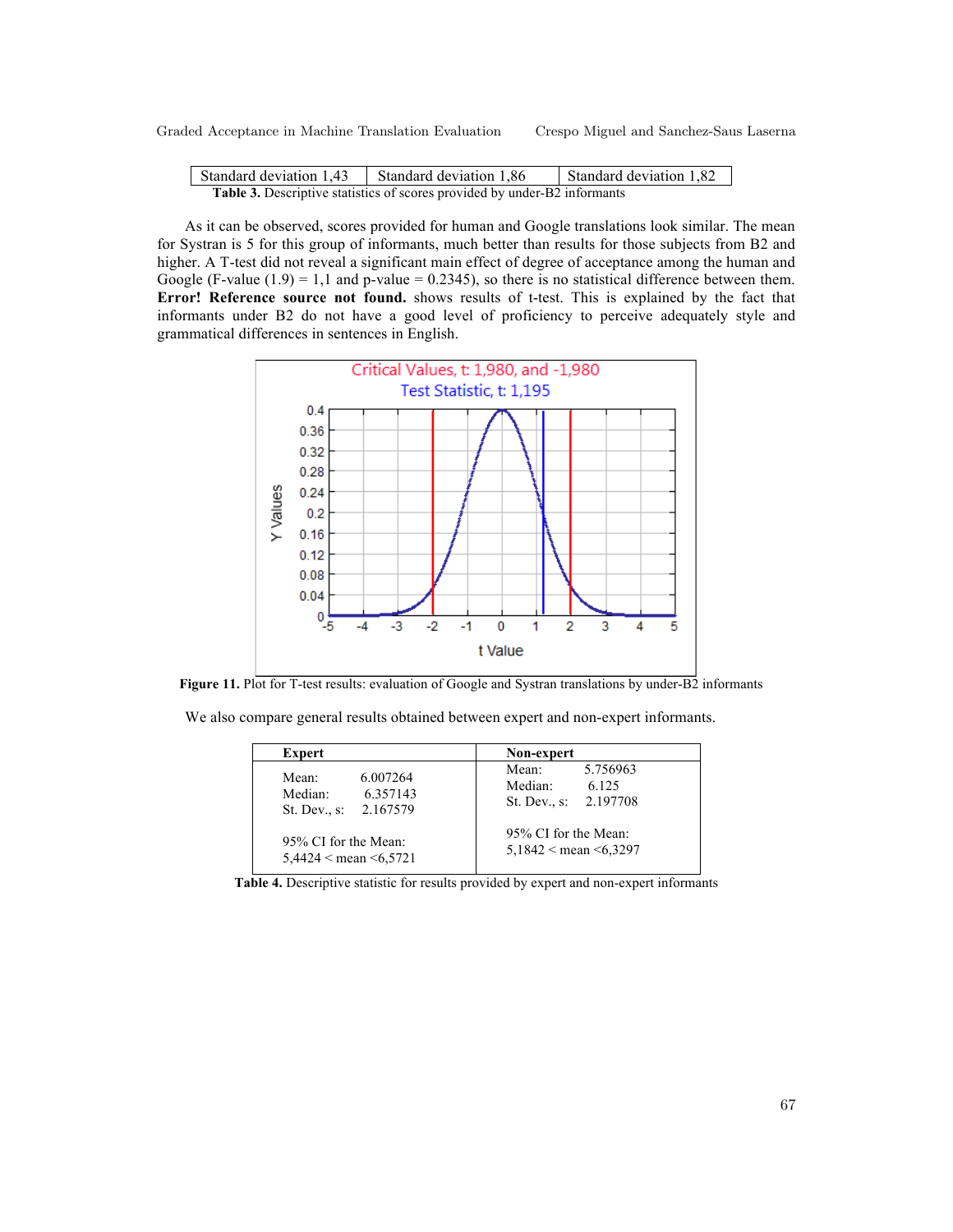

**Figure 12.** Plot for T-test results between expert and non-expert scores

An Student's t-test did not yield a significant main effect of both expert-based evaluation and not expert-based evaluation (F-value  $(1.9)$ = 0.625 and p-value = 0.533) for translated sentences. This difference is considered to be not statistically significant, so both groups give same values to sentences and there are no statistical differences. That means that this method for assessing a translator's general performance provides the same results no matter if informants are professionally related to Linguistics or they are not. Therefore, results show that most important variable for evaluation is language proficiency. This detail can be explained by the fact that gradience-based methodology is not based on the notion of grammaticality, so it can work with no professional expert informants as long as they have a good language proficiency.

#### 6 Conclusions

The main purpose of this paper has been to show the applicability of graded acceptance in translation evaluation, instead of the traditional binary method (right/wrong) based on grammaticality. In order to do this, we have compared the results of the evaluations of several sentences translated from Spanish into English by human translators, Google translator and Systran. The evaluators were Spanish informants with a B2 or higher level of English.

Focusing on the results given by the comparison of translations, statistical analysis revealed that the evaluation that informants have made on the translations provided by human translators, Google and Systran are significantly different. The lowest scores are for Systran translations: only 25,90% of its translations are scored over 5; more than half (66.61%) are considered negatively and 16,99% has been considered totally unacceptable. Google translations are considerable higher: 63.22% over 5 and 28.63% under 5. The highest scores are recorded by human translations: 81.3% of human translations are evaluated over 5 in a likert scale, 50% are scored as 9 or 10; just 13.62% of human translations scored under 5. An ANOVA revealed that general performance of the three translators shows different grades of acceptability according to data provided by informants.

On the other hand, when focusing on the methodology of evaluation, the one we presented here has shown that it is not necessary that evaluators are professional experts in Translation, Linguistics or Philology: nontechnical users –provided that their level of English is B2 or higher– showed the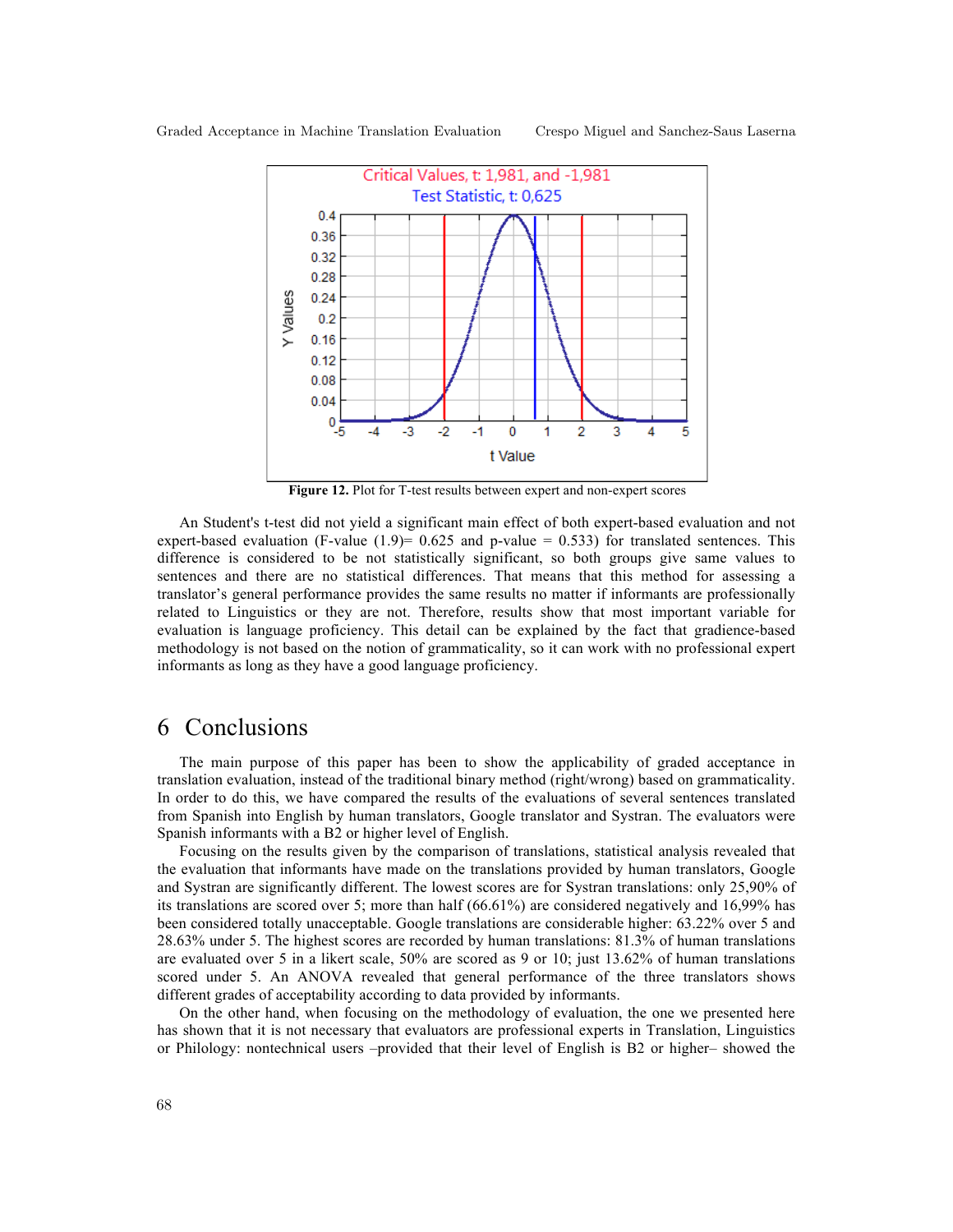same scores as technical informants. Informants with a lower level could not see differences between human and Google translations. English proficiency was a determinant factor for the evaluation of Machine Translation.

Finally, a Machine Translation evaluation based on a graded acceptance opens new ways to measure the "real distance" between automatic and manual translations. In addition to that, it could also allow knowing what linguistic errors users consider less acceptable and how they affect the general output of the Machine Translation engine. This issue will be developed in future papers.

#### References

Abaitua, J. (2002). Tratamiento de corpora bilingües. *Tratamiento del lenguaje natural: tecnología de la lengua oral y escrita* , 61-90.

Aiken, M., Vanjani, M. B., & Wong, Z. (2009). Measuring the accuracy of Spanish-to-English translations. *Issues in Information Systems , 7* (2), 125-128.

Alcina Caudet, M. A. (2011). Los traductores automáticos en la red. *El español en el mundo. Cuadernos Cervantes* , ??-??

Alcina, A. (2008). Translation technologies scope, tools and resources. *Target , 20* (1), 79-102.

Arenas, A. G. (2010). Exploring Machine Translation on the Web. *Tradumàtica: traducció i tecnologies de la informació i la comunicació , 8*, 1-6.

Carlisle, D. (2010, April). *graphicx: Enhanced support for graphics.* Retrieved from http://www.ctan.org/tex-archive/ help/Catalogue/entries/graphicx.html

Costa-Jussà, M. R., & Fonollosa, J. A. (2015). Latest trends in hybrid machine translation and its applications. *Computer Speech & Language , 32* (1), 3-10.

Erwen, Z., & Wenming, Z. (2013). Application of Computer-Aided Translation Technology in Translation Teaching. *International Journal of Emerging Technologies in Learning (iJET) , 8* (5), 15- 20.

Domínguez, M., Laurenti, L., & Céliz, C. (2013). Google Translate: una experiencia con alumnos de inglés técnico en el nivel superior. *Virtualidad, Educación y Ciencia , 4* (6), ¿¿-44.

Gutiérrez, I. C., & Figueroa, D. F. (2011). Traducción automática. Técnicas y aplicaciones.

García, S., Meilán, A., & Martínez, H. (2005). *Construir bien en español: la forma de las palabras.* Oviedo: Universidad de Oviedo.

González Boluda, M. (2010). Estudio comparativo de traductores automáticos en línea: Systran, Reverso y Google. *Núcleo , 22* (27), 187-216.

González Boluda, M. (2010). Estudio comparativo de traductores automáticos en línea: Systran, Reverso y Google. *Núcleo , 27*.

Gómez Manzano, P., & et al. (2005). *Ejercicios de gramática y de expresión. Con nociones teóricas.* Madrid: Centro de Estudios Ramón Areces.

Gómez Torrego, L. (2011). *Hablar y escribir correctamente.* Madrid: Arco/Libros.

Hutchins, W. J. (1995). Machine Translation: A Brief History. In E. F. Koerner, & R. E. Asher, *Concise History of the Language Sciences: from the Sumerians to the Cognitivists* (pp. 431-455). Elsevier.

Keller, F. (2000). *Gradience in Grammar: Experimental and Computational Aspects of Degrees of Grammaticality.* University of Edinburgh.

Kit, C., & Wong, T. M. (2008). Comparative Evaluation of Online Machine Translation Systems with Legal Texts. *Law Library Journal , 100* (2), 299-321.

Kliffer, M. D. (2008). Post-editing Machine Translation as an FSL Exercise. *Porta Linguarum: revista internacional de didáctica de las lenguas extranjeras , 9*, 53-68.

Lacorte, M. (2007). *Lingüística aplicada del español.* Madrid: Arco/Libros.